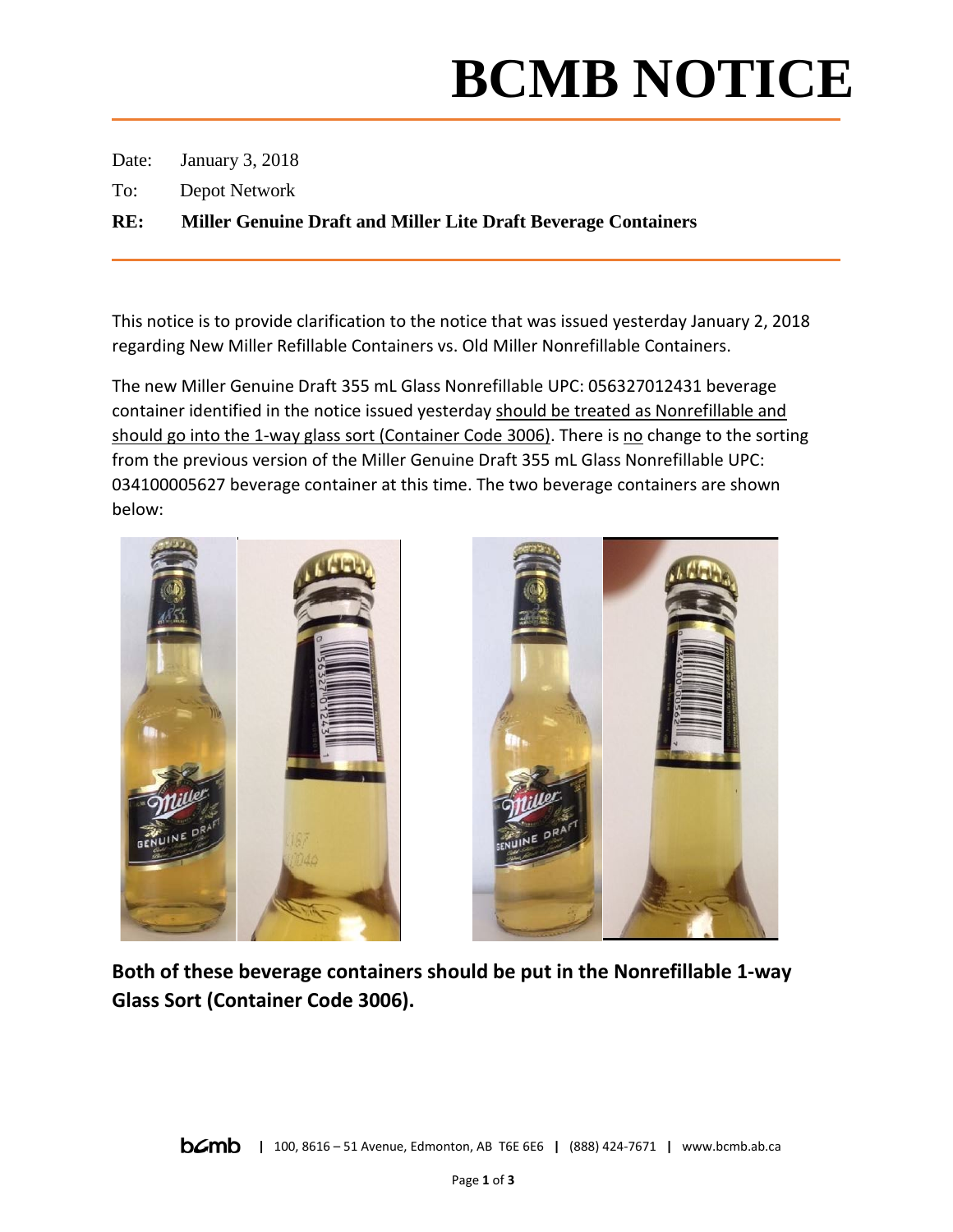## **BCMB NOTICE**

Date: January 3, 2018

To: Depot Network

**RE: Miller Genuine Draft and Miller Lite Draft Beverage Containers**

With regards to the Miller Lite Draft 355 mL Glass Nonrefillable beverage container, it is being phased out and is being replaced with a 341 mL Glass ISB beverage container.

The new Miller Lite Draft 341 mL Refillable Glass ISB beverage container with the updated labelling should be put in the Refillable ISB beverage container sort. A comparison of the two beverage containers are shown below:



**The 355 mL Nonrefillable Glass beverage The new 341 mL Refillable Glass ISB container with the "Lite" label container with the "Miller" label on on the neck of the container the neck of the container should be put should be put in the Non-Refillable into the Refillable ISB container sort. The 1-way glass sort (Container Code 3006). bottom of the container is more rounded. The bottom of the container is less rounded.**